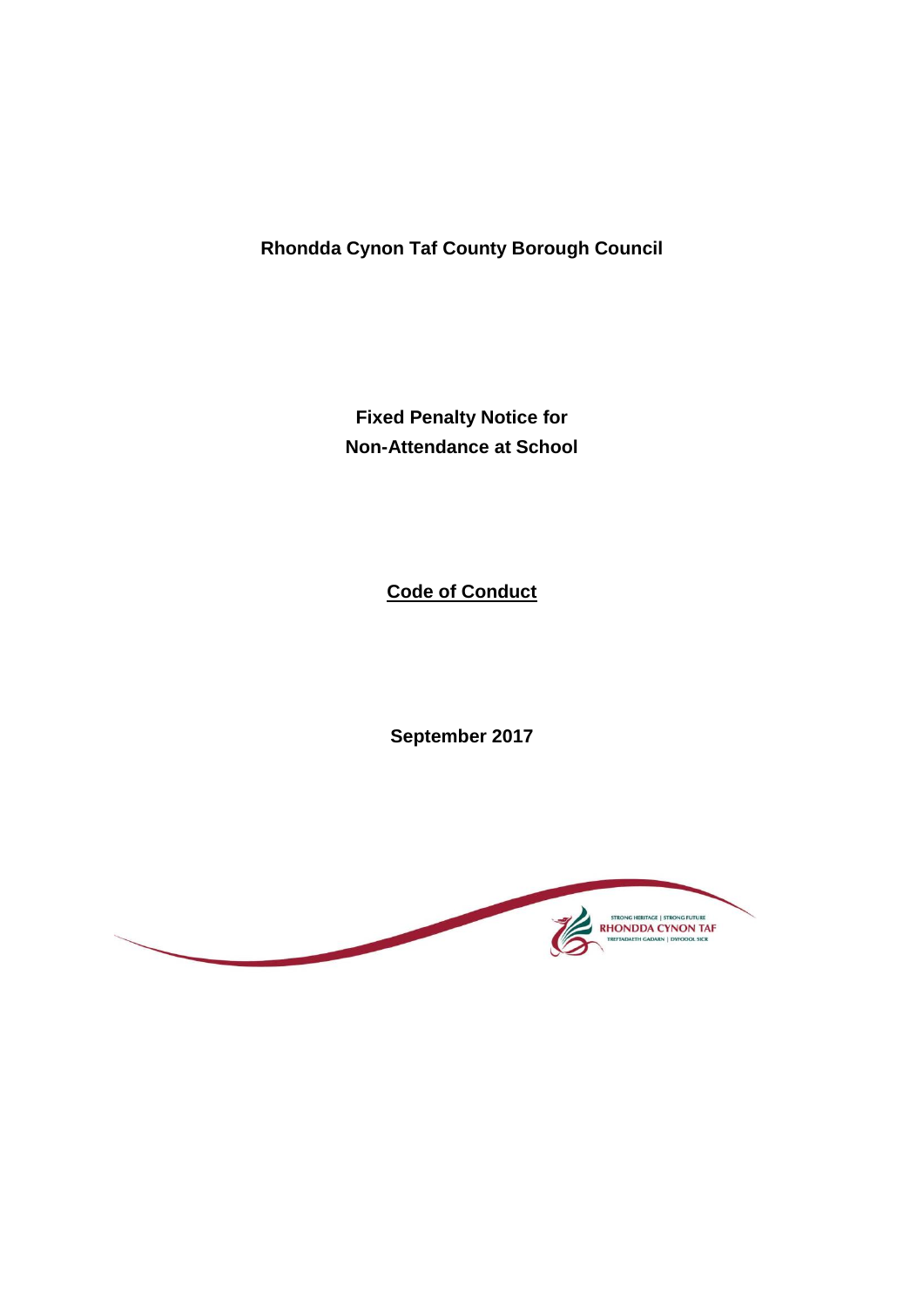Following the national introduction of fixed penalty notices for non-attendance at school by Welsh Government in 2013 (The Education (Penalty Notices (Wales) Regulations 2013), which became operational in Rhondda Cynon Taf (RCT) from January 2015, this is the revised Code of Conduct following the first annual review of the scheme.

# **1. Legal basis and rationale**

Regular and punctual attendance of pupils at school and alternative provisions is a both a legal requirement and essential for pupils to maximise the educational opportunities available to them. Regular attendance and punctuality are essential to allow children and young people to achieve their full potential during term time at school. They also ensure that children remain safe and lessen the opportunities for them to become involved in truanting and associated anti-social activities.

In law, an offence occurs if a parent/carer fails to secure their child's regular attendance at school/alternative provision and that absence is not authorised by the school.

In Wales, legislation (The Education (Penalty Notices) (Wales) Regulations 2013) has given local authorities the power to issue fixed penalty notices (FPNs) to the parents/carers of children and young people who are absent from school, pupil referral units (PRUs) and alternative provision without authority. Within RCT, the Education and Lifelong Learning Directorate has devolved full responsibility for operating the scheme, including the issuing of fixed penalty notices as requested by headteachers, their nominated deputies or the Police, to the Attendance and Wellbeing Service (AWS) as part of their statutory duties.

### **A fixed penalty notice is an invitation to discharge your liability and carries a financial penalty of up to £120 which may be issued to a parent/carer as a result of their child's regular non-attendance at school/education provision.**

The legislation governing the implementation of fixed penalty notices is outlined in the following:

- Sections 444A and 444B of the Education Act 1996;
- The Education and Inspections Act 2006;
- The Education (Penalty Notices) (Wales) Regulations 2013;
- Rights of Children and Young Persons (Wales) Measure 2011;
- United Nations Convention on the Rights of a Child (the Right to an Education).

Fixed penalty notices will be issued in circumstances based on clear threshold criteria which will be applied consistently and equitably across RCT and all persons authorised to request the issuing a penalty notice, e.g. police, headteachers or their deputies, must comply with the guidance set out in this code of conduct.

The legislation for issuing fixed penalty notices for non-attendance at school is not intended to be used as a response to entrenched absence from school or to change the traditional work of the AWS casework with families. Fixed penalty notices are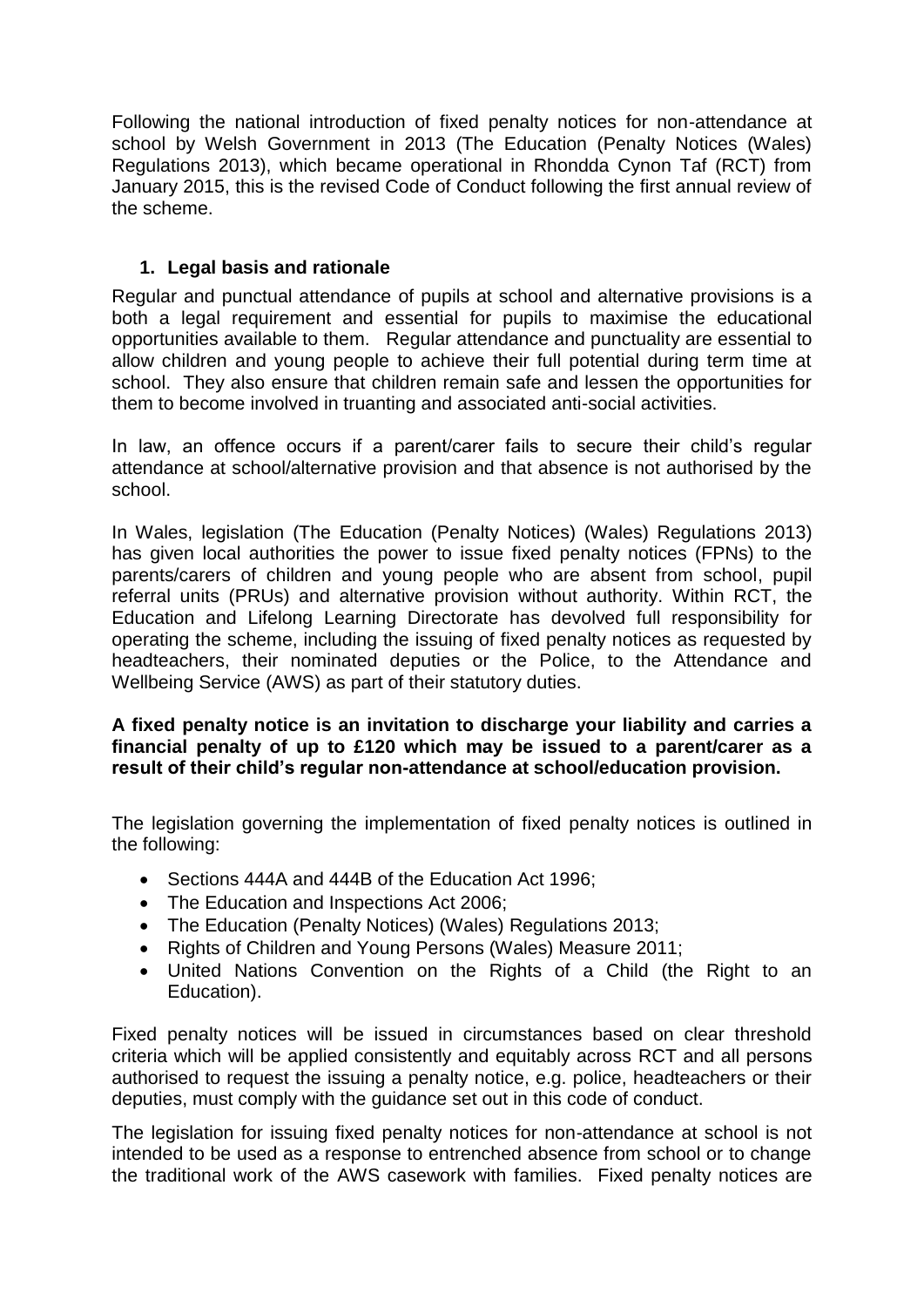intended to be used as a means of swift intervention and they are deemed to be more effective when issued for specific circumstances, hence the criteria stated in section 4.

In order to ensure parents and carers are fully aware of the fixed penalty notice legislation, it is expected that all schools, with the support of their Governing Body, clearly outline penalty notice information in their School Attendance Policy and must clearly outline the day-to-day procedures to follow up pupil absence and how a headteacher will determine whether an absence will be authorised or not. Only headteachers are obliged to make judgements on the authorising of absence and subsequent coding (All Wales Attendance Codes 2010) to categorise the reason for absence. Registration Regulations state that the statutory (lawfully acceptable) defences for school absence are that:-

- The absence is authorised:
- The pupil was prevented from attending due to illness or other unavoidable cause;
- The absence occurred on a day set aside for religious observance;
- The local authority has failed to make suitable travel arrangements to facilitate attendance (Learner Travel (Wales) Measure 2008);
- The child is excluded.

### **2. Legal practicalities**

A fixed penalty notice is £60 if paid within 28 days of receipt of the notice, rising to £120 if paid after 28 days but within 42 days of receipt. If the fixed penalty notice is not paid in full by the end of the 42 days the local authority must either prosecute parents/carers or withdraw the notice. Prosecution proceedings (section 444(1) of the Education Act 1996) will be for the offence of failing to secure attendance at school and not for non-payment of the notice.

Withdrawal of the notice can only take place in very limited circumstances as set out in this code of conduct.

### **3. Who can issue a fixed penalty notice?**

The management of the fixed penalty notice process will be the responsibility of the AWS. The service will work in consultation and partnership with schools and local police officers to limit conflict with any other intervention already in place.

### **4. Circumstances for issuing a fixed penalty notice**

A fixed penalty notice will be issued when there are circumstances of unauthorised absence. Only one notice will be issued to a parent in any one academic year but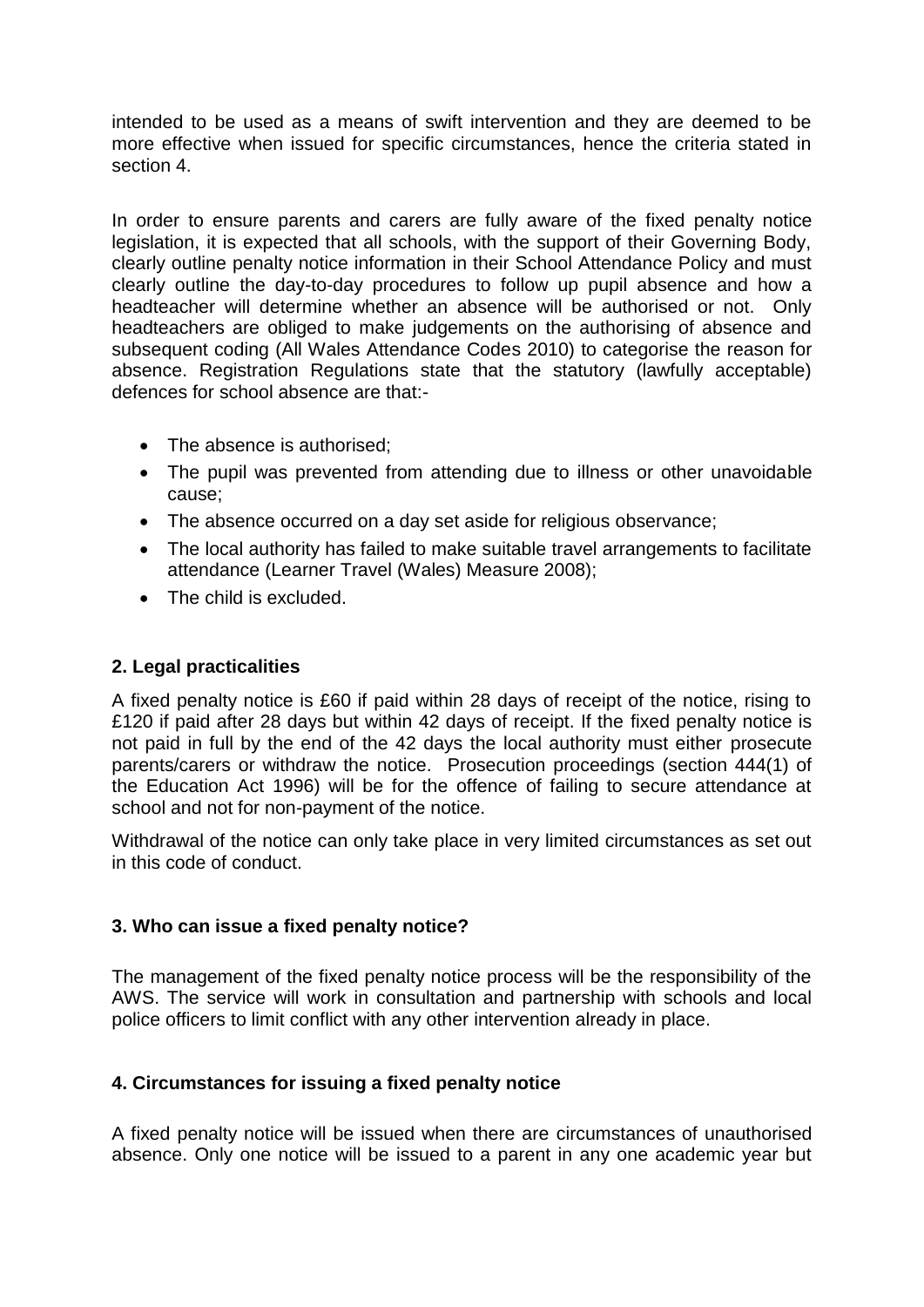where there may be more than one poorly attending pupil in a family, notices may be issued for more than one child in that family.

There will be no restrictions on the number of times a parent may receive a formal warning of a notice and it will at the discretion of the AWS whether to issue a notice on one or both parent/carer.

Fixed penalty notices may be considered in the following circumstances:

- Where there is a minimum of 10 unauthorised sessions (5 school days) in the current term (these do not need to be consecutive);
- Pupils are persistently arriving after the close of the registration period i.e. more than 10 sessions in the current term; (Recommended that registers be kept open for thirty minutes);
- Where parent/carers have failed to engage with the school and/or the AWS in attempts to improve attendance but where court sanctions have not been instigated;
- A period of absence from school due to a holiday that was not authorised by school;
- A pupil has regularly come to the attention of the police during school hours and is absent from school without an acceptable reason.

Fixed penalty notices will not be used as an immediate action e.g. on pupils found to be truanting during truancy operations **and also if legal proceedings against the parent/carer under section 444 of the Education Act 1996 have commenced or are contemplated at the time of request as part of an ongoing case.**

# **5. Procedure for issuing a fixed penalty notice**

Requests to issue fixed penalty notices will have been considered by the requestor in line with their own policy for managing unauthorised attendance. Requests to issue fixed penalty notices should then be sent to the local authority for further investigation of the information provided by the school/police. Appropriate requests will be actioned by the AWS within 10 working days of receipt from the school, where all the relevant information has been provided. Requests can be generated by schools, the police and neighbouring authorities. Once it is established that all required criteria is met the AWS will:

- Send a formal written warning to the parent/carer notifying them that they may receive a fixed penalty notice and why;
- Set a period of 15 days to allow the parent/carer to respond by ensuring the child/young person has full attendance. During the 15 day period, the child/young person must not have any unauthorised absences from school;
- If at the end of the 15 days unauthorised absences have occurred curing this monitoring period, a fixed penalty notice will be issued.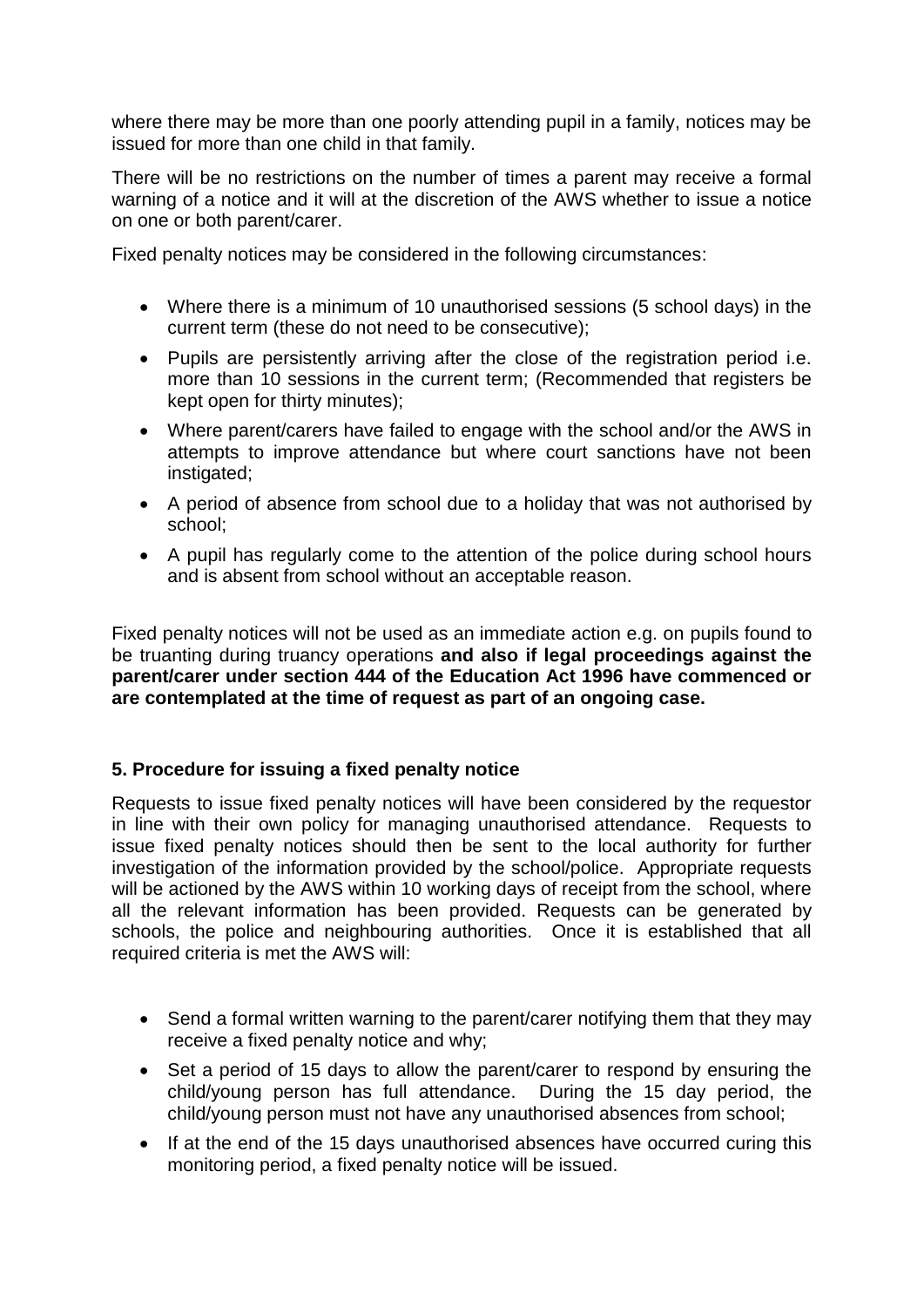**PLEASE NOTE that where a school requests that a fixed penalty notice be issued as a response to a period of unauthorised holiday absence, the formal warning letter and 15 day improvement period will NOT apply and a fixed penalty notice will be issued immediately.** 

## **6. Payment of a fixed penalty notice**

Arrangements for payment will be detailed on the fixed penalty notice.

Once paid the parent/carer's liability for the period in question is discharged and they cannot then be subsequently prosecuted under other enforcement powers (section 444 (1)) for the same period covered by the fixed penalty notice.

Fixed penalty notices that have been paid cannot be refunded on appeal.

Subject to compliance with Section 21 of the Regulations, RCT will retain the value of revenue from fixed penalty notices in order to cover the enforcement costs associated with the issue, collection or in the event of non payment cases progressing to prosecution.

### **7. Non-payment of a fixed penalty notice**

Non-payment of a fixed penalty notice **may result in prosecution** under section 444(1) of the Education Act 1996.

### **8. Withdrawal of a fixed penalty notice**

Once issued, a fixed penalty notice may only be withdrawn where it is proven that:

- The notice has been issued to the wrong person/to the incorrect address;
- The notice did not conform to this Code of Conduct;
- Evidence demonstrates that the notice should not have been issued e.g. provision of medical evidence (parents/carers have the 15 day period to submit this evidence);
- Circumstances warrant its withdrawal.

Notification of the withdrawal will be given to the parent/carer. No proceedings will continue or be instituted against the parent/carer for the offence in connection with which the withdrawn penalty notice was issued or for an offence under section 444(1) and 1A) of the Education Act 1996 arising out of the same circumstances.

There is no statutory right of appeal against the issuing of a fixed penalty notice. Should a parent/carer wish to contest an notice, they may submit complaints to the AWS and/or face proceedings in the Magistrates Court under section 444(1) of the Education Act 1996.